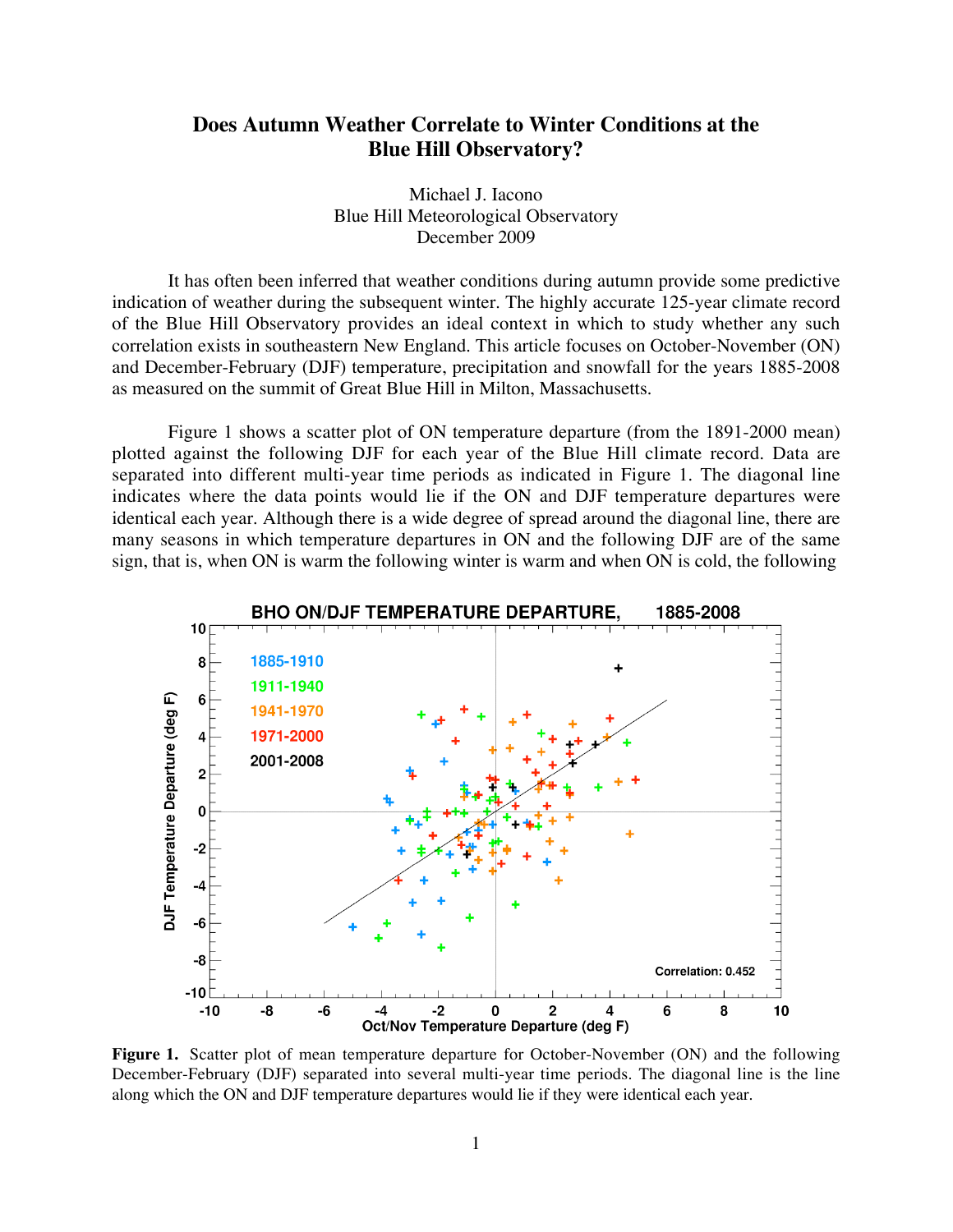winter is cold. The overall temperature departure correlation between ON and DJF for the entire 125 year period is 0.452, which suggests some relation exists between the two seasons (a value of 1.0 is a perfect correlation and a value of 0.0 represents no correlation). Looking at it another way, more than half of the time (64 seasons out of 125) the ON and DJF temperature departures are either both positive and greater than 0.5 deg F (upper right quadrant), or both negative and less than –0.5 deg F (lower left quadrant). The greater number of data points from the latter half of the  $20<sup>th</sup>$  century in the upper right quadrant and the greater number of data points from the first half of the  $20<sup>th</sup>$  century in the lower left quadrant reflects the overall upward trend in temperature at Blue Hill over the last 125 years. It is notable that the correlation of temperature between ON and DJF appears to have been higher than usual during the first decade of the  $21<sup>st</sup>$  century (i.e. the data points lie relatively close to the diagonal line).

The relation of Oct-Nov and winter temperatures through time can be examined by plotting the running 10-year correlation between the ON and DJF temperatures as shown in Figure 2. Each point along the line in Figure 2 is the temperature correlation between the ON and DJF periods over the 10 years ending at that point. Although examining a 10-year correlation will obscure variations from year to year, this plot does suggest that there have been lengthy periods, especially in the early and late  $20<sup>th</sup>$  century, when ON and DJF temperatures were more highly correlated.



**Figure 2.** Running 10-year correlation of temperature between October-November (ON) and the following December-February (DJF) for the full period of record at the Blue Hill Observatory.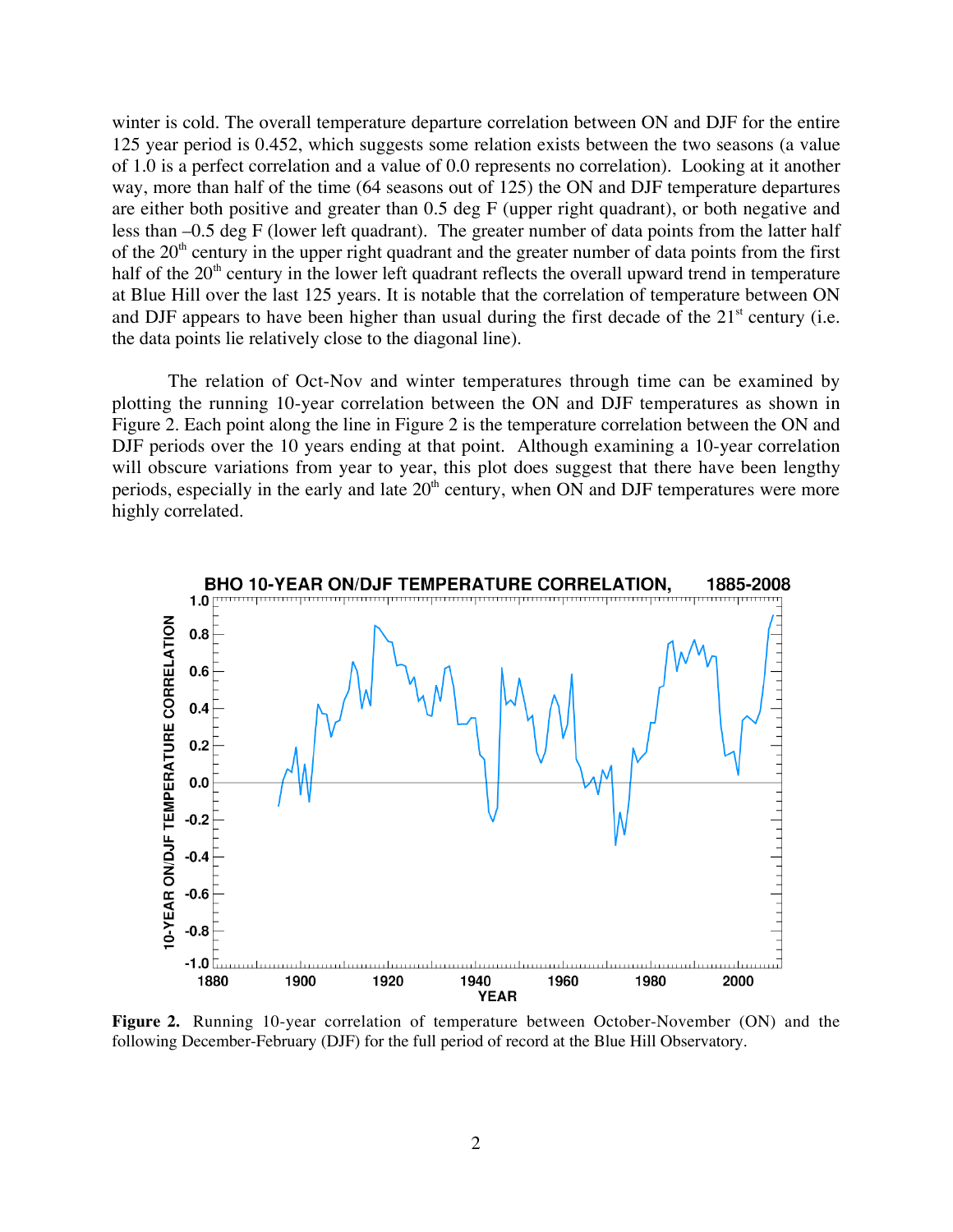

**Figure 3.** Scatter plot of total precipitation departure for October-November (ON) and the following December-February (DJF) separated into several multi-year time periods. The diagonal line is the line along which the ON and DJF precipitation departures would lie if they were identical each year.



**Figure 4.** Running 10-year correlation of precipitation between October-November (ON) and the following December-February (DJF) for the full period of record at the Blue Hill Observatory.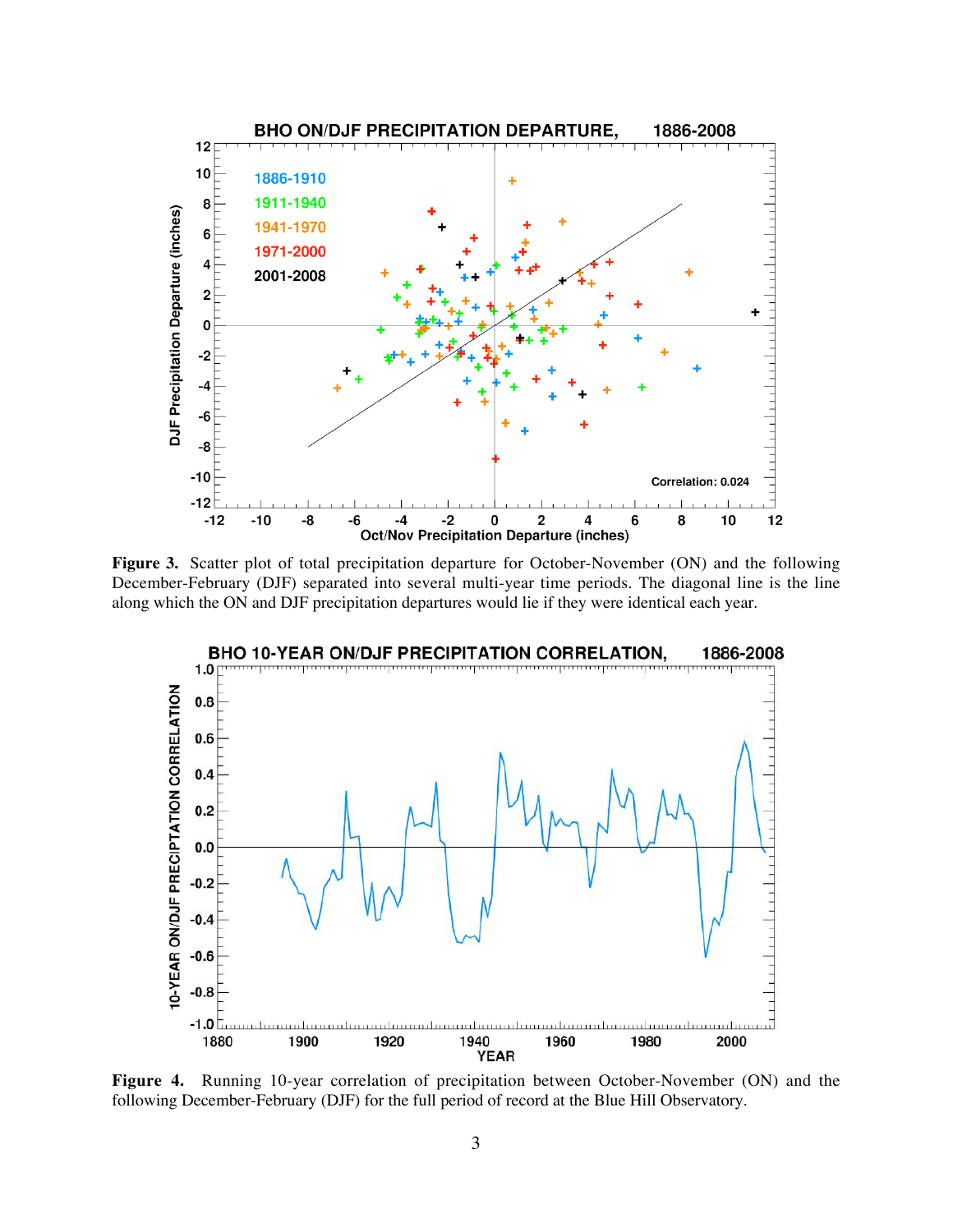Precipitation during ON and DJF is generally uncorrelated relative to temperature due to the highly variable nature of rainfall. Figure 3 shows a scatter plot of ON precipitation departure against the following DJF seasonal departure. The relatively uniform spread of the data suggests that there is little relation between fall and winter precipitation, and this is supported by the overall numerical correlation of 0.024 between ON and DJF precipitation departure for the full period of record. However, the running 10-year correlation between ON and DJF precipitation shown in Figure 4 suggests that precipitation is occasionally weakly correlated or anti-correlated for a few years between these seasons. This analysis does not show whether there is a physical reason for this, or whether this is merely due to random statistical fluctuations.

As with total precipitation departure, total snowfall departure is generally uncorrelated between ON and DJF. Figure 5 shows the scatter plot of ON and DJF snowfall departure. The reason for the sharp left edge to the scatter plot is that in many years no snow is observed during ON, and the departure from average of the total ON snowfall will be –2.9 inches in those years. For those ON time periods that do have measurable snowfall, there is little apparent correlation with the following DJF average snowfall. The overall correlation between ON and DJF average snowfall for the full period of record is 0.109, which indicates essentially no correlation. Figure 6 shows the 10-year running correlation for ON and DJF snowfall, and again there appear to be brief intervals when a correlation is much more apparent, though these are likely the result of random variability.



**Figure 5.** Scatter plot of total snowfall departure for October-November (ON) and the following December-February (DJF) separated into several multi-year time periods. The diagonal line is the line along which the ON and DJF snowfall departures would lie if they were identical each year.